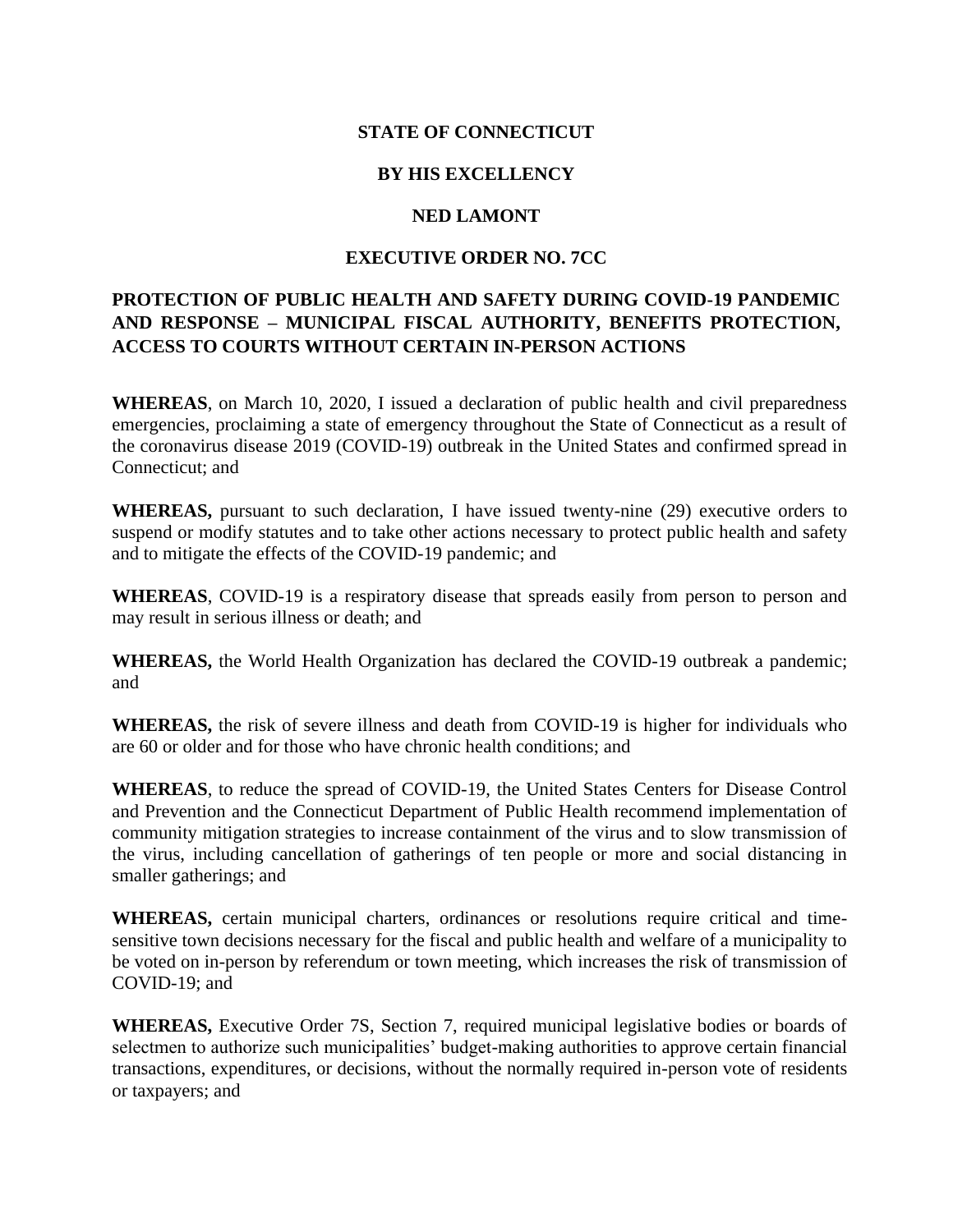**WHEREAS,** certain additional essential and time-critical actions by municipalities may be required in order to maintain continuity of contracts, preserve the rights of municipalities and taxpayers, or safeguard the public welfare before it may be deemed safe to conduct widespread inperson authorization votes by residents or taxpayers; and

**WHEREAS,** Executive Order No. 7S, Section 11, provided an extension of certain time frames for holders of certain property interests related to non-judicial tax sales, describing such time frames in calendar days rather than numbers of months, and such time frames should be calculated in whole months; and

**WHEREAS,** counting federal stimulus payments as income or resources in determining eligibility for state-funded benefits and services during the current public health and civil preparedness emergency could harm the health and welfare of state residents by causing them to lose vital state-funded services, including healthcare and residential home care services, and could cause economic harm to the state's neediest residents by eliminating their basic assistance payments, which will make it more difficult for such residents to adhere to social distancing measures needed to slow the spread of COVID-19; and

**WHEREAS,** in consultation with the Chief Court Administrator on behalf of the Chief Justice of the Supreme Court and the Judicial Branch, I have determined that there exists a compelling state interest that courts conduct only essential business in order to minimize the spread of COVID-19; and

**WHEREAS, i**n order to allow the efficient conduct of Court business and provide maximum access to the judicial system, the Judicial Branch has recommended procedures for conducting certain court business using alternatives to in-person presence; and

**WHEREAS,** the Secretary of the U.S. Department of Health and Human Services has concluded that, because of the COVID-19 public health emergency, patients who would ordinarily be able to choose to receive all care from in-network healthcare providers may no longer be able to receive such care only in-network; and

**WHEREAS,** the federal government has protected such patients by requiring that health care providers who receive a payment from the CARES Act Provider Relief Fund agree to charge patients for all care related to a possible or actual case of COVID-19 no more than what the patient would have otherwise been required to pay if the care had been provided by an in-network health care provider;

**NOW, THEREFORE, I, NED LAMONT,** Governor of the State of Connecticut, by virtue of the authority vested in me by the Constitution and the laws of the State of Connecticut, do hereby **ORDER AND DIRECT:**

1. **Applicability of Executive Order 7S, Section 7 to Additional Critical and Time-Sensitive Municipal Fiscal Actions.** Executive Order No. 7S, Section 7, permitting a municipality's legislative body and budget-making authority to authorize certain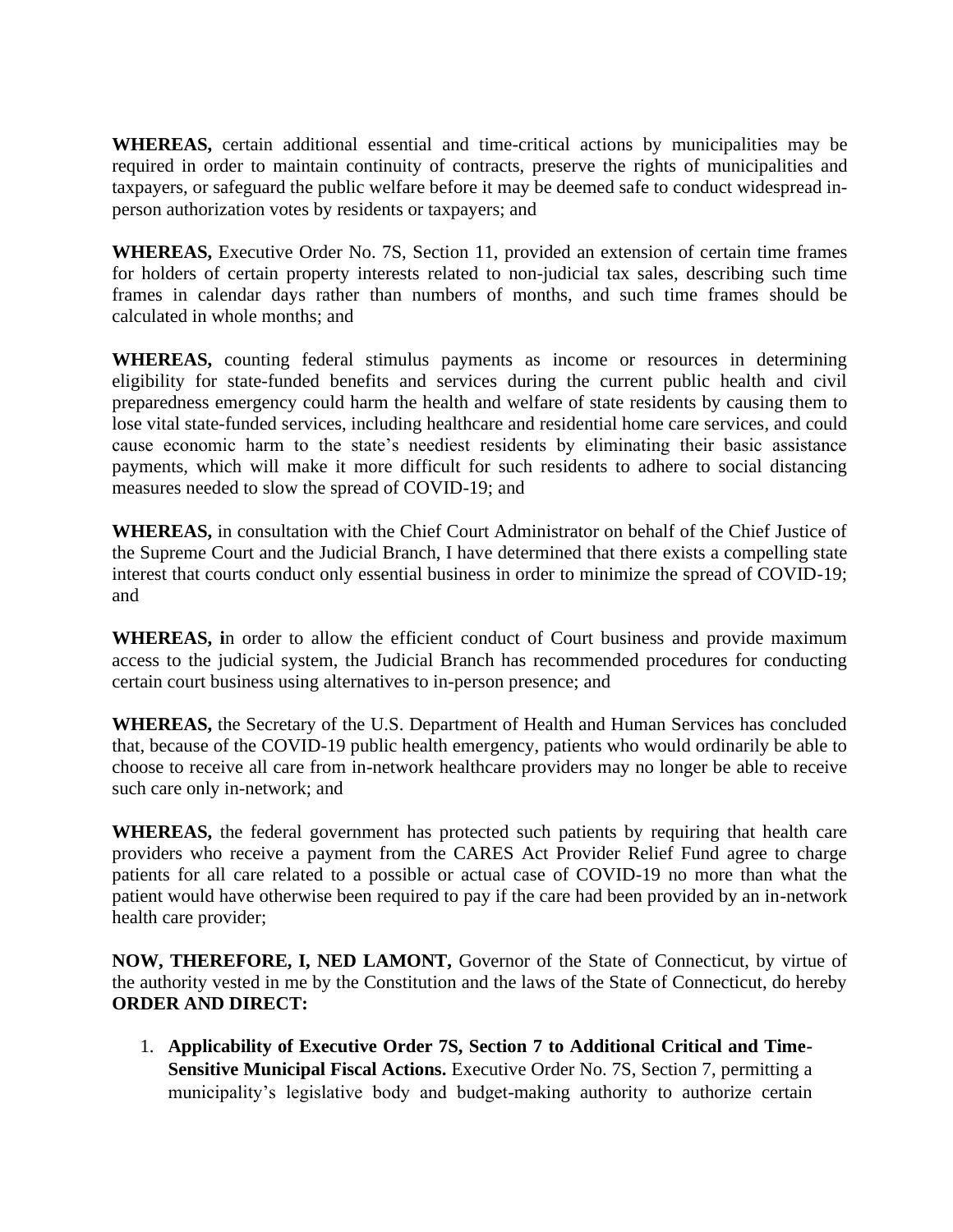actions enumerated therein, by a majority vote of each such body, is amended to additionally include among the actions which such bodies may authorize by a majority vote of each such body: (i) the application for or acceptance of any grants, funding, or gifts; (ii) approval of collective bargaining agreements and legal settlements; (iii) the transfer of funds to or from capital or reserve accounts, (iv) the investment of funds pertaining to pensions, trusts, retirement programs or other postemployment benefit funds; or (v) any financial actions required by (a) a contract or agreement or (b) a court order or consent decree that require approval, provided that such legislative body (or board of selectmen, where applicable) and budget-making authority have each approved such action and have made specific findings that such action is necessary to permit the orderly operation of the municipality and that there is a need to act immediately during the public health and civil preparedness emergency in order to avoid endangering public health and welfare, prevent significant financial loss, or that action is otherwise necessary for the protection of persons and property within the municipality.

- 2. **Clarification of Time Periods Regarding Suspension and Modification of Non-Judicial Tax Sales Pursuant to Executive Order No. 7S, Section 11.** Because interest on redemptions pursuant to Section 12-157(f) of the Connecticut General Statutes is calculated by the month, not by the day, Executive Order No. 7S, Section 11, subsection (2) is amended to provide that for any sales held pursuant to Section 12-157 or Section 7-258 that were conducted prior to March 10, 2020, any six-month redemption period in General Statutes Section 12-157 which had not yet expired as of April 2, 2020 shall be extended by the number of whole months that is nearest to the duration of the public health and civil preparedness emergency, including any period of renewal of such public health and civil preparedness emergency.
- 3. **Exclusion of Federal Stimulus Payments in Evaluating Eligibility for State or Local Programs Financed in Whole or in Part Using State Funds.** Section 1-141 (a) of the Connecticut General Statutes is modified to provide that individual stimulus payments made pursuant to Section 2201 of Public Law 116-136 ("Coronavirus Aid, Relief, and Economic Security Act" or "CARES Act") shall not be counted as income or resources when determining eligibility for, or the amount of, benefits or services funded in whole or in part with state funds. Such exclusion shall apply to any such stimulus payment made or originally applied for the duration, including any period of renewal, of the public health and civil preparedness emergency.
- 4. **Alternative to Physical Presence in Court for Finding of Irretrievable Breakdown of Marriage.** Any requirement in Section 46b-51 of the Connecticut General Statutes requiring the physical presence in court of a party to a dissolution or legal separation prior to a finding that a marriage has broken down irretrievably is modified to permit the Court to accept not-in-person testimony from such parties sufficient to make such finding. Such testimony may take the form of, but is not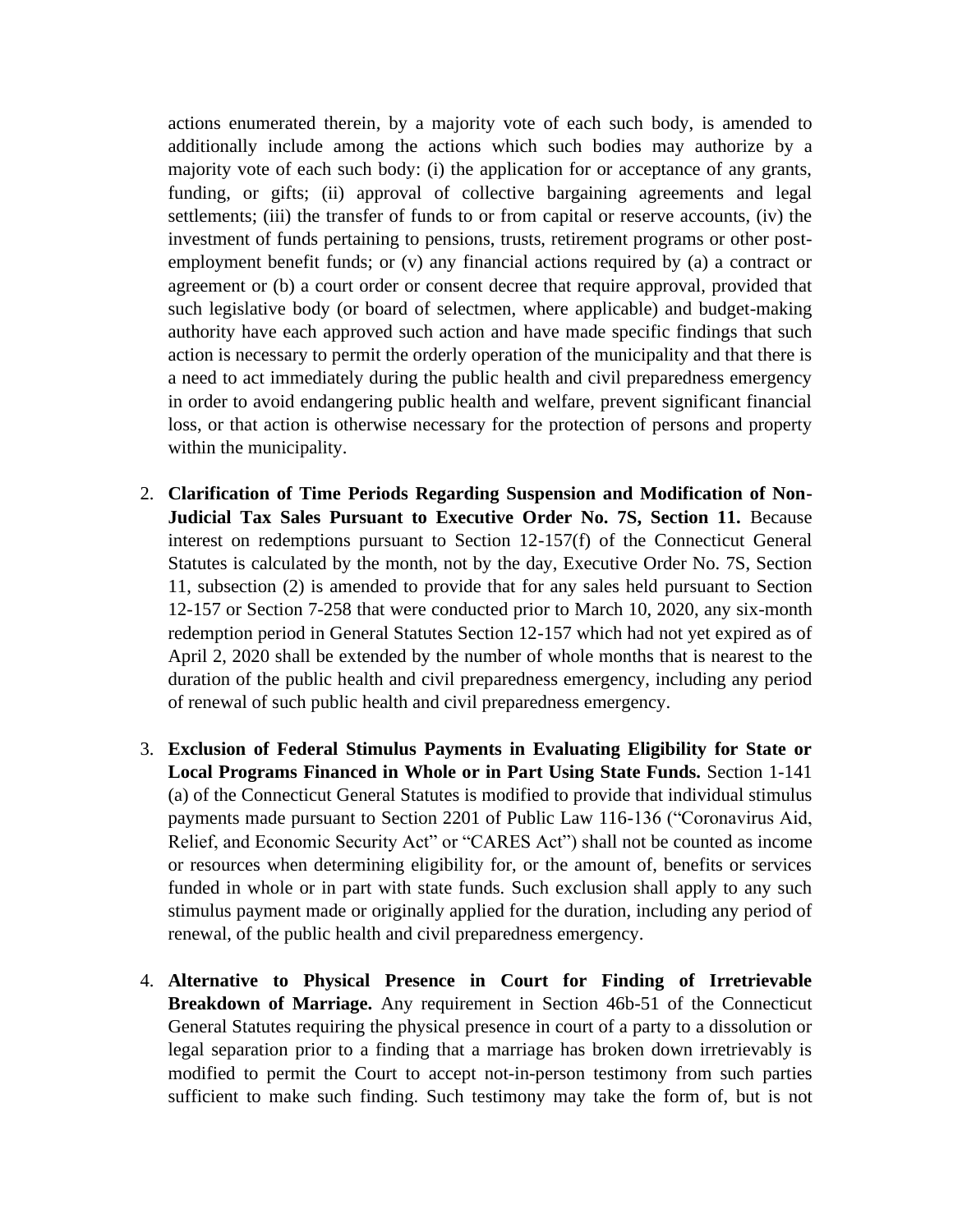limited to, an affidavit made under oath stating that the marriage has broken down irretrievably. In cases where the parties have submitted an agreement as described in Section 46b-51(a)(2) of the Connecticut General Statutes, the Court may also accept such not-in-person testimony from the parties as the basis for making any other jurisdictional and factual findings that the court deems necessary or appropriate in order to enter a judgment of dissolution of marriage, without necessity of the physical presence in court of either party. Such waiver shall not be permitted in any case where a restraining order, issued pursuant to Section 46b-15, or a protective order, issued pursuant to Section 46b-38c, between the parties is in effect or an application for such an order is pending before the Court.

- 5. **Alternative to In-Person Waiver of Right to File Motion or Petition for Educational Support.** Any requirement contained in Section 46b-56c (b) (1) that a parent must be present in court for the Court to make findings sufficient to accept the parent's waiver of the right to file a motion or petition for educational support is modified to provide that such a waiver may be accepted upon submission of proof deemed sufficient by the Court that the parent fully understands the consequences of such waiver. Such modification shall not apply to any case where a restraining order, issued pursuant to Section 46b-15, or a protective order, issued pursuant to Section 46b-38c, between the parties is in effect or an application for such an order is pending before the Court.
- 6. **Alternative to Physical Appearance of Petitioner Regarding Decree of Dissolution After Entry of Decree of Legal Separation.** The requirement in Section 46b-65 (b) of the Connecticut General Statutes of the presence of the party seeking a decree dissolving a marriage at the time of the entry of such decree is modified to permit the Court to make such entry without requiring the presence of the party, except that in any case where a restraining order, issued pursuant to Section 46b-15, or a protective order, issued pursuant to Section 46b-38c, between the parties is in effect or an application for such an order is pending before the court, the presence of the party shall be required.
- 7. **Alternative to In Court Canvass Prior to Entrance of Final Agreement.** The requirement in Section 46b-66 (a) of the Connecticut General Statutes that the Court shall inquire into the financial resources and actual needs of the spouses and their respective fitness to have physical custody of or rights of visitation with any minor child prior to entry of a final order of dissolution or approval of a final agreement is modified to permit the Court to satisfy the inquiry requirement by accepting the submission of affidavits made under oath containing statements by the parties in a form and manner prescribed by the Court, provided such statements shall address each element of the court's inquiry as described in said section. Such modification shall not apply to any case where a restraining order, issued pursuant to Section 46b-